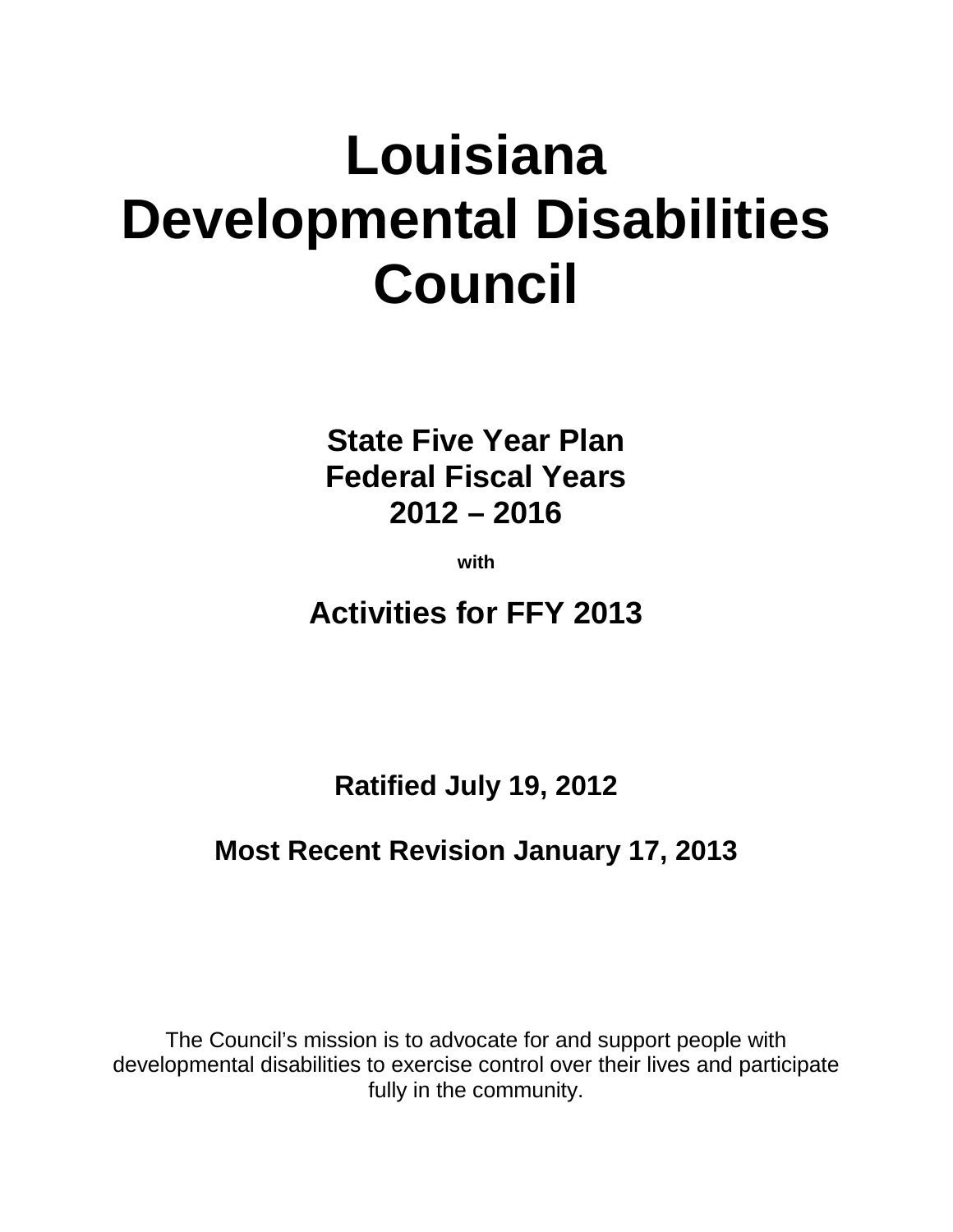#### **QUALITY ASSURANCE**

- **Goal 1** 1,000 self-advocates and family members of persons with developmental disabilities will advocate for policies and practices that promote the selfdetermination, independence, productivity, integration and inclusion of people with developmental disabilities in all facets of community life.
	- **Objective 1.1** Louisiana's self-advocacy organization consisting of people with developmental disabilities will promote advocacy by guiding local chapters and provide leadership training to individuals with developmental disabilities.
		- **Activity 1.1.1** Provide financial support and technical assistance for the operation of People First of Louisiana. People First will develop a plan to become self-sustaining by 2016. **Approximate Cost: \$94,000 in FFY 2013**
	- **Objective 1.2** Individuals with developmental disabilities will participate on crossdisability and culturally diverse leadership coalitions.
		- Activity 1.2.1 Provide information to People First of Louisiana board members and other leaders to participate on the Governor's Advisory Council on Disability Affairs (GACDA), Office for Citizens with Developmental Disabilities (OCDD) Regional Advisory Councils (RACs), and other identified coalitions.
	- **Objective 1.3** 75 to 100 individuals with developmental disabilities and parents of young children with developmental disabilities will develop skills in leadership development and systems change activities.
		- **Activity 1.3.1** Provide financial support and technical assistance for Partners in Policymaking. **Approximate Cost: \$80,000 in FFY 2013**
		- **Activity 1.3.2** Support up to two Council members' participation in Partners in Policymaking. **Approximate Cost: \$3,000 in FFY 2013**
	- **Objective 1.4** 375 people with developmental disabilities and their family members will advance their knowledge of home- and community- based supports and services and promote advocacy leadership through participation in conferences and other training events.
		- **Activity 1.4.1** Contract with Families Helping Families Regional Resource Centers (FHF) to financially support stipends for persons with developmental disabilities and their family members to participate in training, conferences, meetings, and events. **Approximate Cost: \$25,000 in FFY 2013**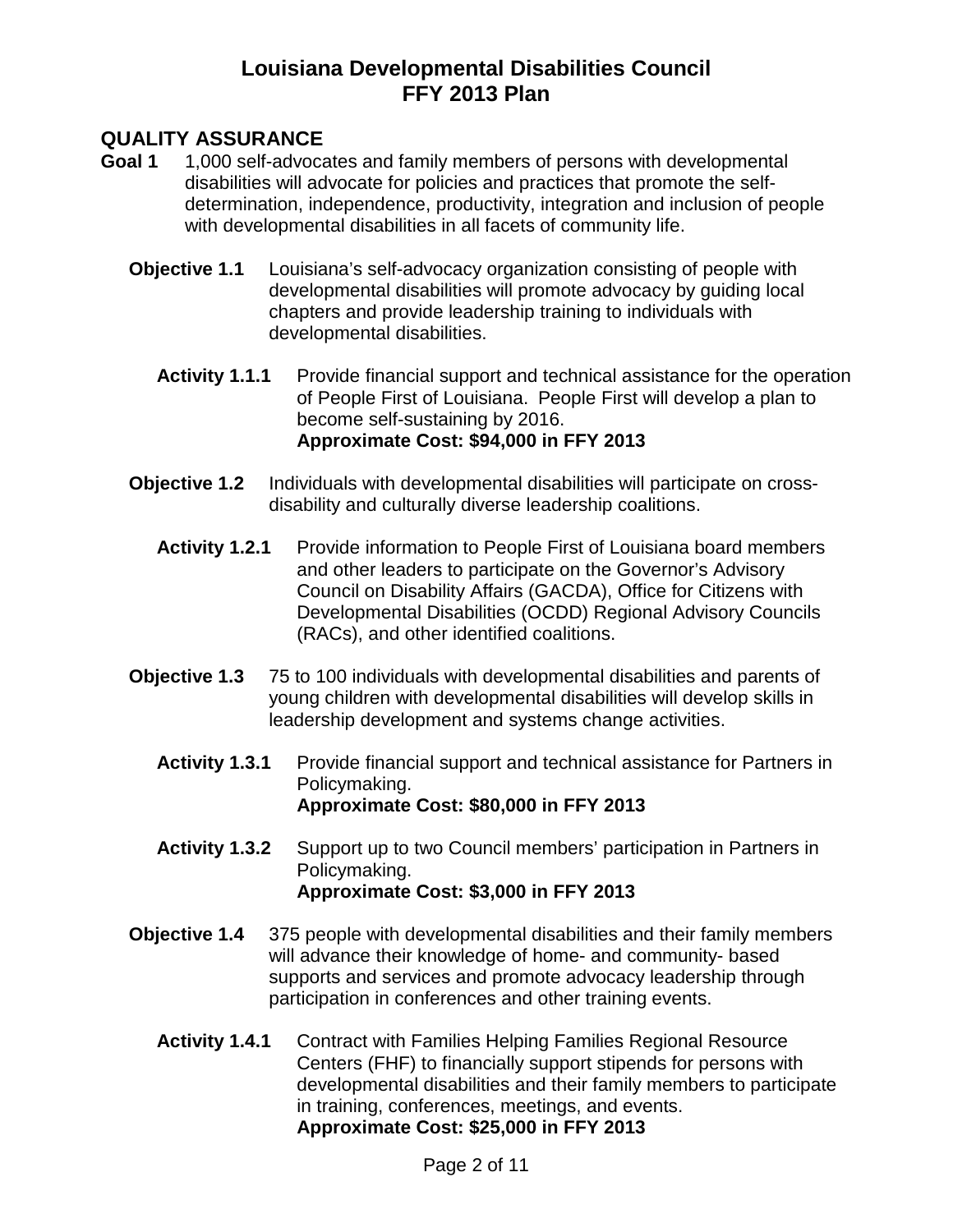- **Activity 1.4.2** Provide financial support for the continuation and expansion of a training program for people with developmental disabilities by individuals with developmental disabilities on advocacy, independence, self-determination, productivity, integration, and inclusion leadership topics. **Approximate Cost: \$10,000 in FFY 2013**
- **Objective 1.5** Members of the Council and its committees will be supported to serve as effective advocates for state and national systems change and receive staff and administrative support to effectively implement the Council's mission and goals.
	- **Activity 1.5.1** Support individuals with developmental disabilities and family members of individuals with developmental disabilities in participation in Council meetings and other functions.
	- **Activity 1.5.2** Support Council members' participation in training and educational opportunities. **Approximate Cost: \$3,000 in FFY 2012**
	- **Activity 1.5.3** Support the Council leadership's participation in national training, networking events and advocacy opportunities. **Approximate Cost: \$7,000 in FFY 2013**
- **Goal 2** Improve the quality of community-based supports and services for Louisianans with developmental disabilities.
	- **Objective 2.1** The quality of waiver services in Louisiana will improve through the development and implementation of a comprehensive home- and community-based services plan.
		- **Activity 2.1.1** Participate in the further development, implementation, and monitoring of the plan mandated by Act 299 of 2011.
		- **Activity 2.1.2** Advocate for sharing provider data online to assist individuals and families in making informed choices regarding waiver providers.
	- **Objective 2.2** Direct Support Professionals **(**DSPs) serving Louisianans with developmental disabilities will receive competitive compensation.
		- **Activity 2.2.1** Participate in and monitor activities of the Act 299 workgroup for
			- the starting DSP compensation level to be at or above the national average and
			- the dedication of a certain percentage of the HCBS rate to DSP costs (based on provider cost reports). *Timeline: FFY 2015 (second bullet only)*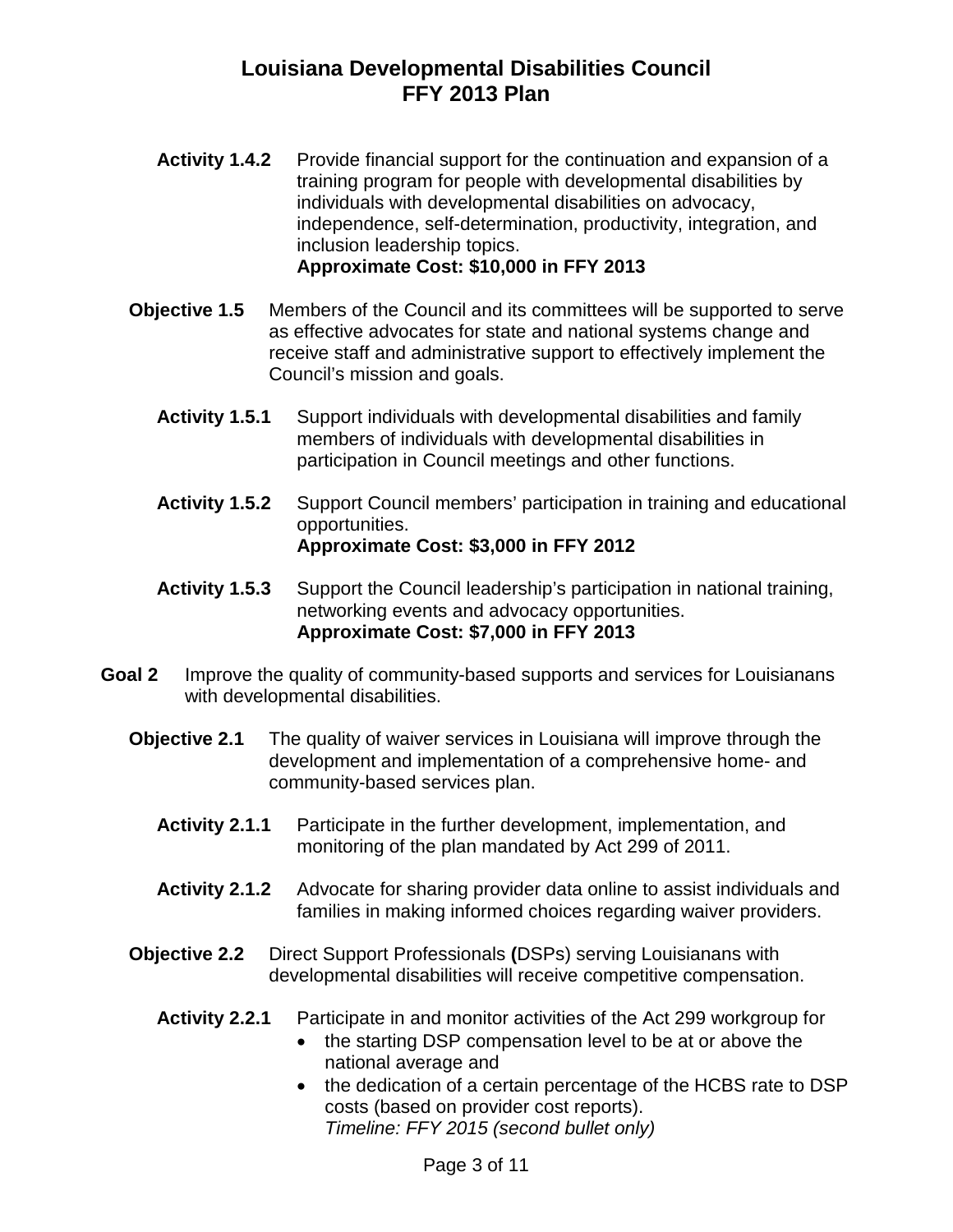- **Objective 2.3** DSPs serving Louisianans with developmental disabilities will display a minimum skills set and have access to a graduated certification process with corresponding compensation increases.
	- **Activity 2.3.1** Advocate for
		- the development of a (or use of existing) comprehensive and evidence-based training curriculum and certification for DSPs statewide and
		- the implementation of graduated pay increases for DSPs to correspond with performance on a graduated certification process.

*Timeline: FFY 2015 (second bullet only)*

- **Objective 2.4** 500 additional individuals with developmental disabilities will self-direct their waiver services.
	- **Activity 2.4.1** Promote self-direction through community education through the creation and dissemination of key selling points and benefits and resources to assist in the process (i.e., LaDDC News, Fact sheets, etc.)
- **Objective 2.5** People with developmental disabilities receiving Supported Independent Living (SIL) services are kept safe and their rights are protected.
	- **Activity 2.5.1** Provide financial support for a SIL ombudsman pilot program in Jefferson Parish. **Approximate Cost: \$90,000 in FFY 2013**

## **COMMUNITY SUPPORTS**

- **Goal 3** Changes to policies and practices in Louisiana's developmental disability system will result in adequate funding and availability of quality supports and services in the community and reduce reliance on public and private residential facilities for people with developmental disabilities.
	- **Objective 3.1** 4,000 people on the waiting list will begin receiving home- and community-based services by educating stakeholders, policy makers and the public about the waiting list and needed systems reforms.
		- **Activity 3.1.1** Provide financial and other support for the grassroots advocacy organization Louisiana Citizens for Action Now (LaCAN). **Approximate Cost: \$125,000 in FFY 2013**
		- **Activity 3.1.2** Collaborate with other advocacy groups to plan and support Disability Rights Rallies.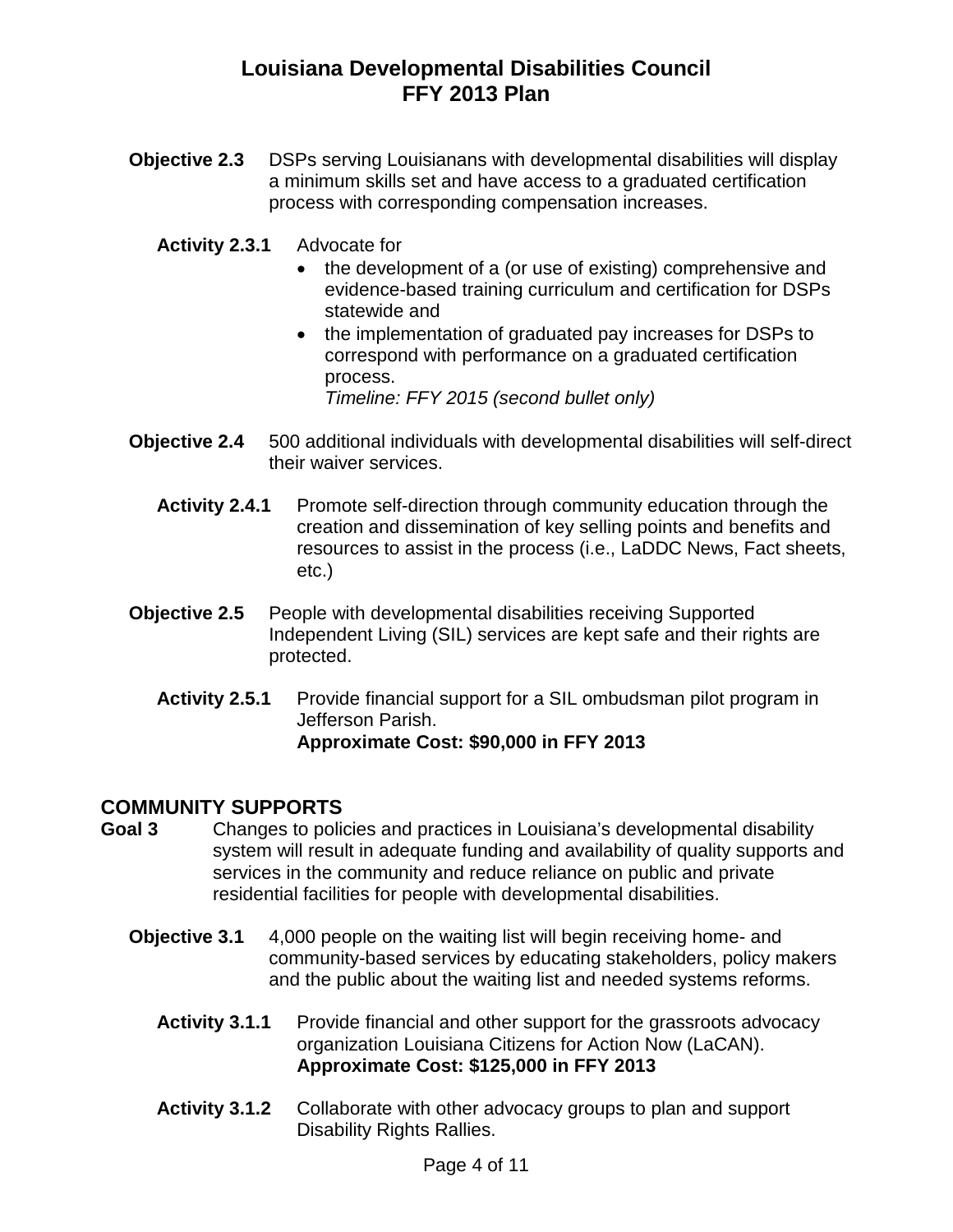#### **Approximate Cost: \$5,000 in FFY 2013**

- **Activity 3.1.3** Advocate for systems change initiatives, revenue generating strategies, policies and practices needed to expand supports and services.
- **Objective 3.2** Admissions to developmental centers will cease by increasing access to behavioral and medical intervention in the community and the discontinuation of people adjudicated into developmental centers.
	- **Activity 3.2.1** Advocate in collaboration with the Advocacy Center for
		- additional short-term emergency placement for behavioral and medical stabilization; and
		- improving the home and community based system by soliciting feedback from individual families using or trying to access behavioral health services and sharing that information with the DHH leadership.
- **Objective 3.3** The number of people in private ICFs/DD per capita in Louisiana will decrease to reach the national average through the transition of people to home- and community-based services.
	- **Activity 3.3.1** Advocate for
		- changes to the rate structure of the Residential Options Waiver to encourage private ICF/DD providers to convert their beds so individuals can transition to waiver services, and
		- the MFP grant program to target residents of private ICFs/DD. **Accomplished FFY2012** (second bullet only)
	- **Activity 3.3.2** Monitor and participate in the implementation of the Money Follows the Person (MFP) initiative to allow residents of private ICFs/DD to obtain waiver services.
	- **Activity 3.3.3** Collaborate with the Community Living Ombudsman Program (CLOP) on the implementation of the MFP initiative.
- **Objective 3.4** The number of people at large public residential facilities will decrease thirty percent through transition to home and community-based services.
	- **Activity 3.4.1** Advocate for residents of the Special Education Center to be added to the Developmental Center pool of waiver slots. **Accomplished FFY 2012**
	- **Activity 3.4.2** Monitor OCDD activities in reference to informing families of Special Education Center residents about home and community-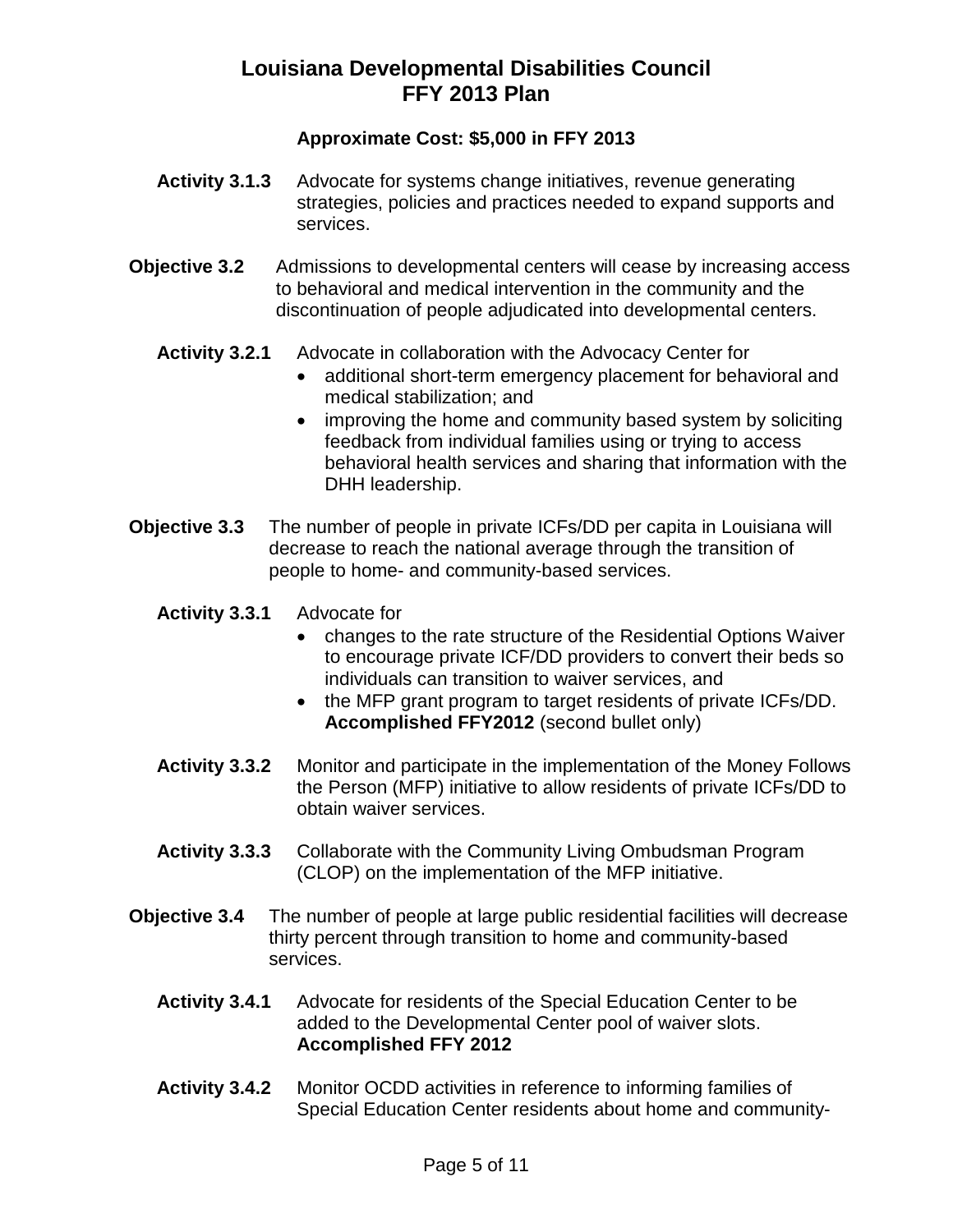based options and advocate with DHH leadership regarding this objective.

- Activity 3.4.3 Provide information to the Department of Education and BESE on home and community-based services.
- **Goal 4** Individuals with developmental disabilities, their families, and professionals will obtain the information, training, and support they need.
	- **Objective 4.1** 75,000 individuals with developmental disabilities, their families, and professionals will obtain information, training, and support.
		- **Activity 4.1.1** Provide funding (from state general funds) and technical assistance to nine Families Helping Families Regional Resource Centers across the state.
		- **Activity 4.1.2** Provide information to hospitals and health care professionals on resources available to individuals with developmental disabilities.
- **Goal 5** The Community and Family Support System will continue to deliver flexible, individualized, and person-centered supports.
	- **Objective 5.1** 3,500 individuals with developmental disabilities will receive (Act 378 of 1989) state-funded supports.
		- **Activity 5.1.1** Oversee implementation of, and advocate for, the continuation of the Community and Family Support System Plan.

#### **HEALTH**

- **Goal 6** Policies and practices will result in improved health outcomes for Louisiana citizens with developmental disabilities.
	- **Objective 6.1** Access to quality medical services for individuals with developmental disabilities will increase.
		- **Activity 6.1.1** Advocate for BAYOU HEALTH policies to ensure people with developmental disabilities have access to adequate health care services.
		- **Activity 6.1.2** Advocate for the implementation of ongoing multiagency health data collection, management, sharing and analysis to reduce redundancies for individual eligibility determinations and to increase early detection and intervention of health care issues.
		- Activity 6.1.3 Provide support for the modification of a curriculum for Nurse Practitioner (NP) and Physician Assistant (PA) students,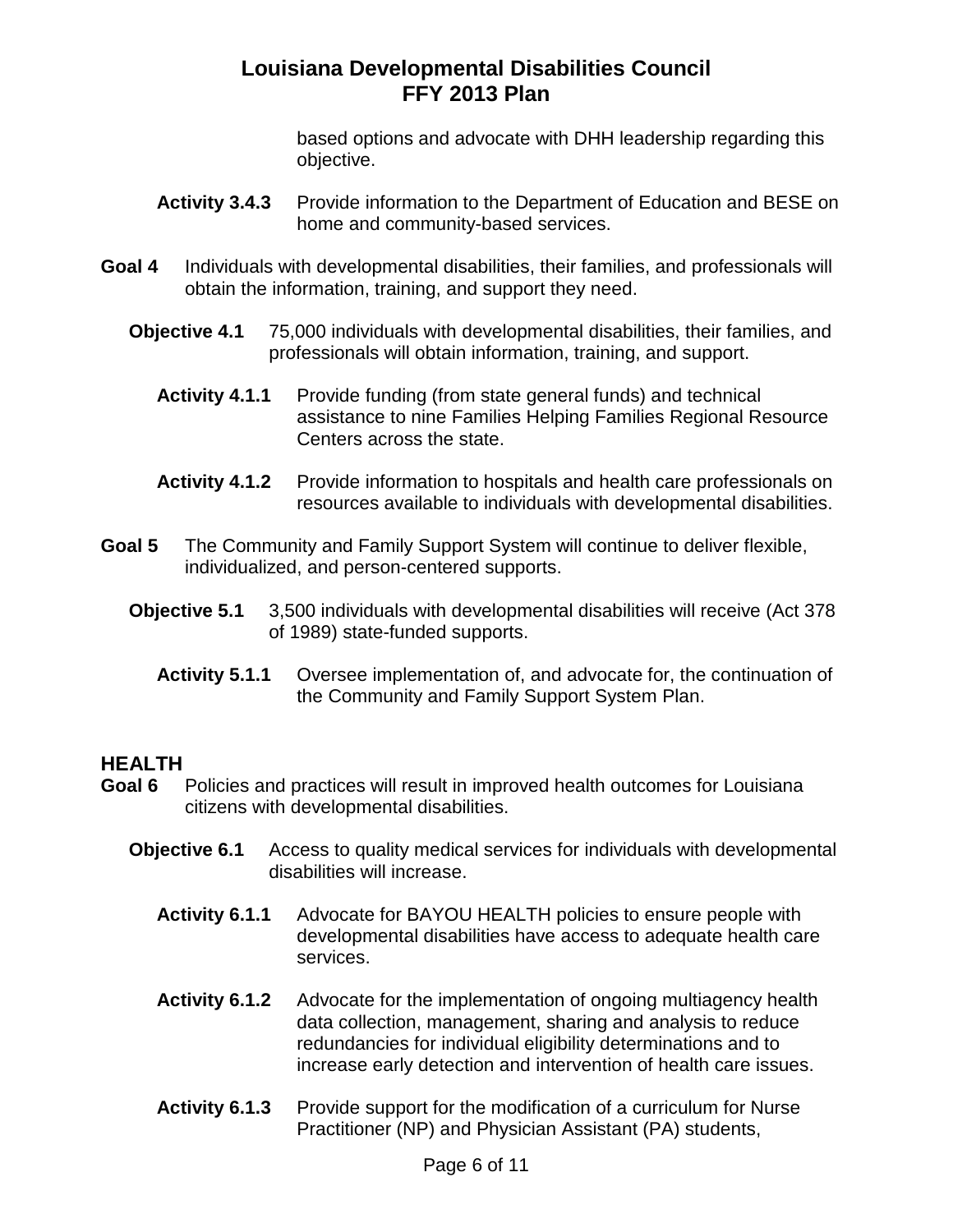development of a curriculum for online Continuing Medical Education (CME) units for physicians, and the expansion of Operation House Call to Shreveport that provides an understanding of experiences of individuals with significant disabilities and their families. **Approximate Cost: \$ 91,100 for FFY 2013**

- **Objective 6.2** Families will have access to information regarding Medicaid providers.
	- **Activity 6.2.1** Disseminate Medicaid's web-based listing of providers searchable by region through a variety of methods (i.e. Council's website and Facebook page, FHF, etc.). **Completed in FFY 2012**
- **Objective 6.3** Louisiana recipients of waiver services aged 22 and older will have access to dental services.
	- **Activity 6.3.1** Advocate for the New Opportunities Waiver and Supports Waiver to be amended to include dental services.

## **EDUCATION**

- **Goal 7** Changes in policies and practices will result in inclusive, evidence-based, and safe educational settings for students with developmental disabilities.
	- **Objective 7.1** 1,000 people will become active in systems advocacy for increased access to inclusive education opportunities among students with developmental disabilities in all publicly funded schools through the support of a statewide family-driven special education grassroots advocacy organization.
		- **Activity 7.1.1** Provide financial and other support to Louisiana Together Educating All Children (LaTEACH) for the promotion of appropriate, inclusive education for all students. **Approximate Cost: \$110,000 in FFY 2013**
		- **Activity 7.1.2** The Council will be represented on a variety of education policymaking/advisory bodies.
	- **Objective 7.2** Changes in policies and practices that result in students with developmental disabilities attaining competitive employment in integrated settings.
		- **Activity 7.2.1** Advocate with the LSU-HSC Human Development Center and other collaborators for the development and implementation of policies and practices (i.e., college and career pathways) that ensure students with developmental disabilities have access to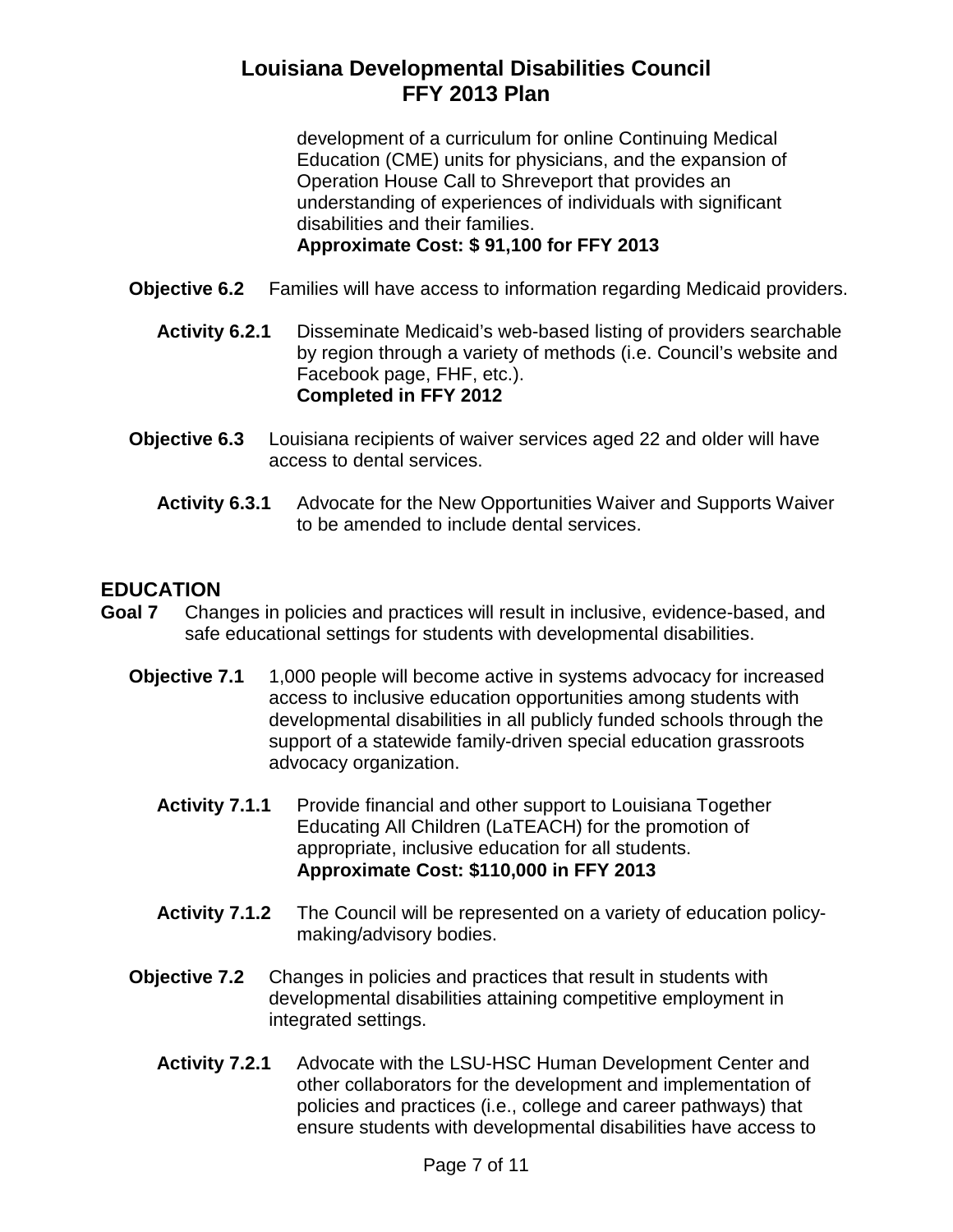and opportunities that prepare them for post-secondary education and/or competitive, integrated employment.

- **Objective 7.3** There will be an increase in the number of charter schools, early education programs, and other publically funded education facilities that approximate the percentage of students statewide served with developmental disabilities across all LEAs.
	- **Activity 7.3.1** Advocate for improved oversight and monitoring of admissions and service delivery to students with disabilities in Charter Schools, early education programs, and other publicly funded education facilities in collaboration with the Advocacy Center.
- **Objective 7.4** Students will be protected from discipline practices that cause harm and/or violate their rights.
	- **Activity 7.4.1** Educate legislators, policy makers and the general public about harmful practices (e.g., restraint and seclusion, corporal punishment, unnecessary use of law enforcement, etc.) and alternative positive evidence based options (e.g., positive behavior practices, etc.) and advocate for policies and practices that promote the safe and effective practices in collaboration with the Advocacy Center.
- **Goal 8** Children participating in EarlySteps will demonstrate improved developmental outcomes through increased access to quality services.
- **Objective 8.1** EarlySteps will return to a transdisciplinary service delivery system.
	- **Activity 8.1.1** Advocate for an accountability structure that ensures
		- service delivery levels greater than 24 hours in a 6-month period have data-driven team justifications,
		- family participation in quarterly team meetings, and
		- outcomes in Individual Family Support Plans will be measureable.
	- **Activity 8.1.2** Advocate for adequate support and training of Community Outreach Specialists.
	- **Activity 8.1.3** Support the preliminary activities of the development of EarlySteps transdisciplinary training and mentoring materials. **Approximate Cost: \$19,000 in FFY 2013**

#### **EMPLOYMENT**

**Goal 9** Changes in public policy and practice will result in an increase of 1,000 people with developmental disabilities in integrated individualized employment.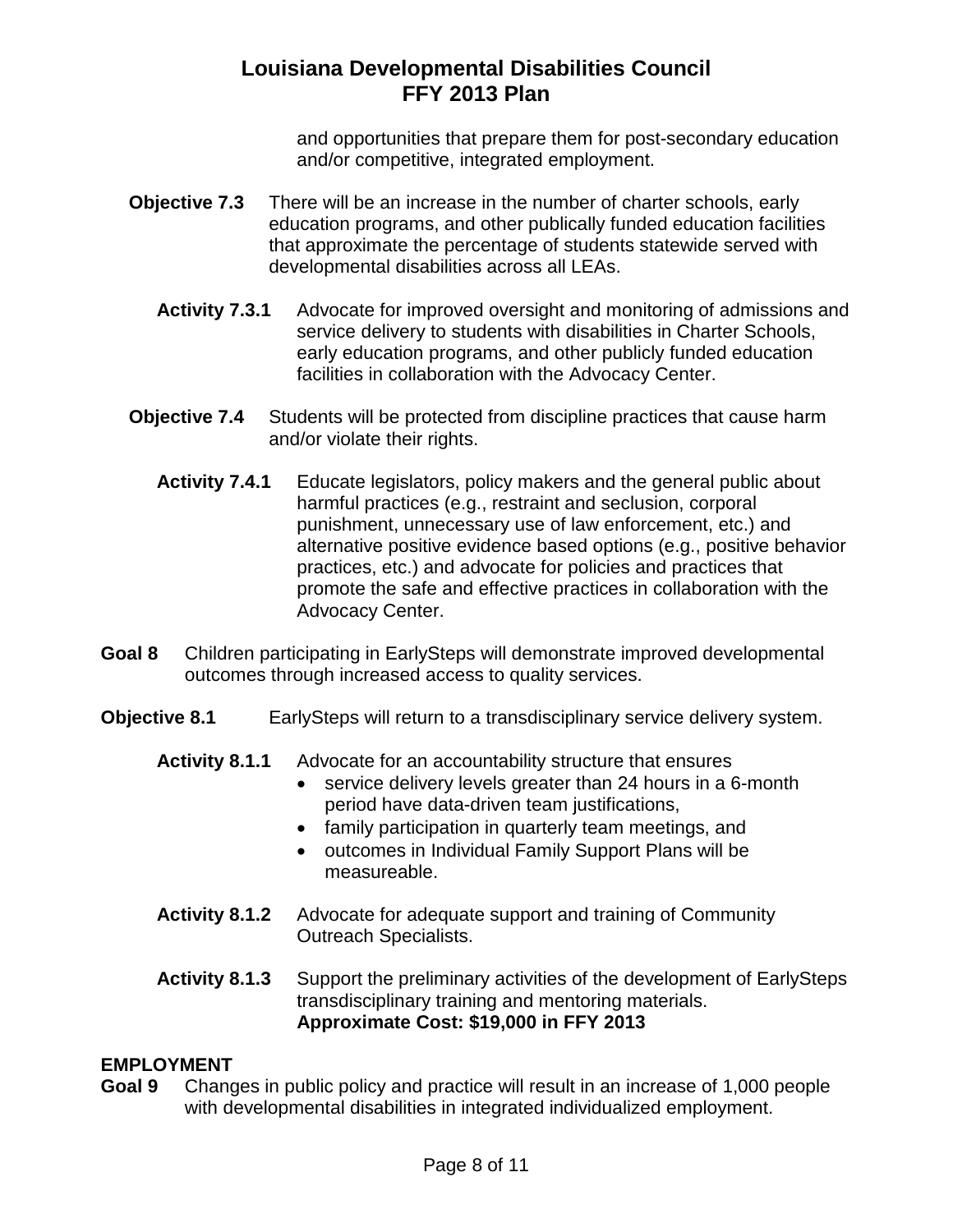- **Objective 9.1** Louisiana will develop and implement an Employment First plan.
	- **Activity 9.1.1** Advocate for
		- policies that incentivize services for individualized integrated, competitive employment and dis-incentivize segregated, sheltered day habilitation services,
		- sheltered workshops to transition people into individualized, competitive, paid employment and discontinue admissions into segregated day programs,
		- collaborative policy making and practices across state agencies that promote students being supported in and transitioning into competitive paid employment,
		- implementation of ongoing multiagency employment data collection, management and analysis.
		- LRS and OCDD will collaborate to mandate that all supported employment vendors/providers complete a university-based 40 hour training.
	- **Activity 9.1.2** Participate in the development and implementation (if awarded) of the Partnerships in Employment Systems Change grant with the LSU-HSC Human Development Center and other collaborators to enhance statewide collaborations that will facilitate the transition process from secondary and post-secondary school, or other prevocational training settings, to competitive employment in integrated settings. **Completed in FFY 2012**
	- **Activity 9.1.3** Support family members and other advocates to serve on the Louisiana work team in developing an Employment First agenda and implementation plan including participation in state level meetings.
- **Objective 9.2** The capacity of the employment provider system will improve through evidence-based practice in collaboration with the LSU-HSC Human Development Center.
	- **Activity 9.2.1** Provide financial support to the Human Development Center to disseminate a curriculum and provide training to agencies on recommended practices for supporting people with disabilities in employment **Completed in FFY 2012**
	- **Activity 9.2.2** Advocate for the development of a collaborative cross-agency infrastructure supporting the use of consistent definitions and practice, standardized training curriculum and technical assistance for employment providers.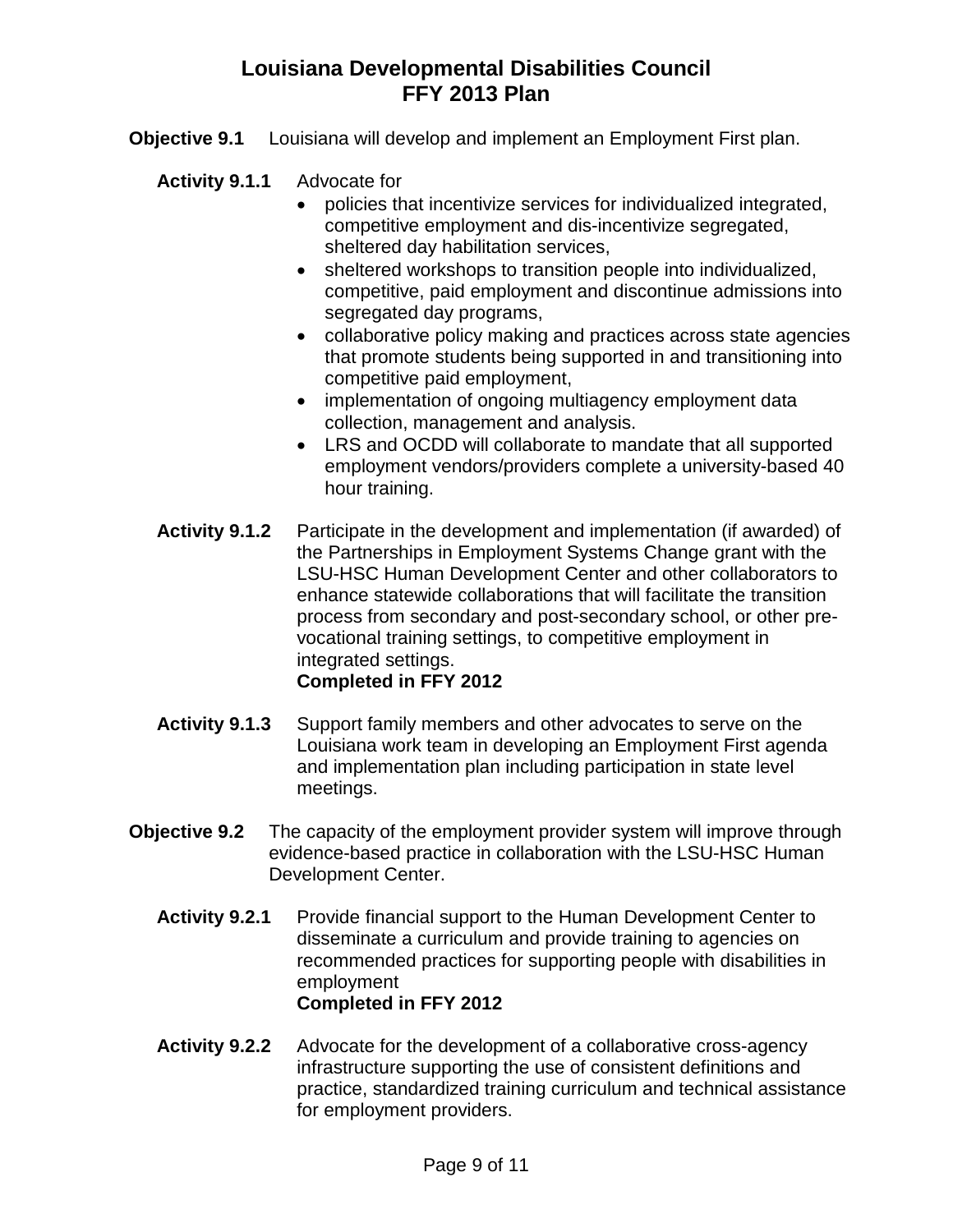- **Objective 9.3** The Louisiana Vocational Rehabilitation (VR) program's federal draw down will increase.
	- **Activity 9.3.1** Advocate for Louisiana to draw down the entire VR grant award and serve individuals with the most severe disabilities.
- **Objective 9.4** Family members and others will be knowledgeable about options for integrated, competitive employment in collaboration with the Advocacy Center and the LSU-HSC Human Development Center.
	- **Activity 9.4.1** Provide financial support to conduct a media campaign to educate employers, individuals with disabilities, family members, and provider agencies about the benefits of having people with developmental disabilities as part of the community-based workforce. **Approximate Cost: \$24,000 in FFY 2013**
	- **Activity 9.4.2** Provide funding for an employment education campaign targeting individuals and their family members that emphasizes the benefits of competitive employment. **Completed in FFY 2012**

#### **RECREATION**

- **Goal 10** More people with developmental disabilities will participate in inclusive community recreation activities.
	- **Objective 10.1** Inclusive recreation programs will be developed in at least two areas of the state.
		- **Activity 10.1.1** Provide funding to support training and technical assistance that builds the capacity of a city or parish recreation department supporting children with disabilities, including those who need positive behavior support, to participate in recreational activities offered to the general public. **Approximate Cost: \$50,000 in FFY 2013**

#### **CHILD CARE**

- **Goal 11** The number of quality, affordable, inclusive child care services accessible to parents of children with significant disabilities will increase.
	- **Objective 11.1** The capacity of the Louisiana's child care system to support children with significant disabilities will improve.